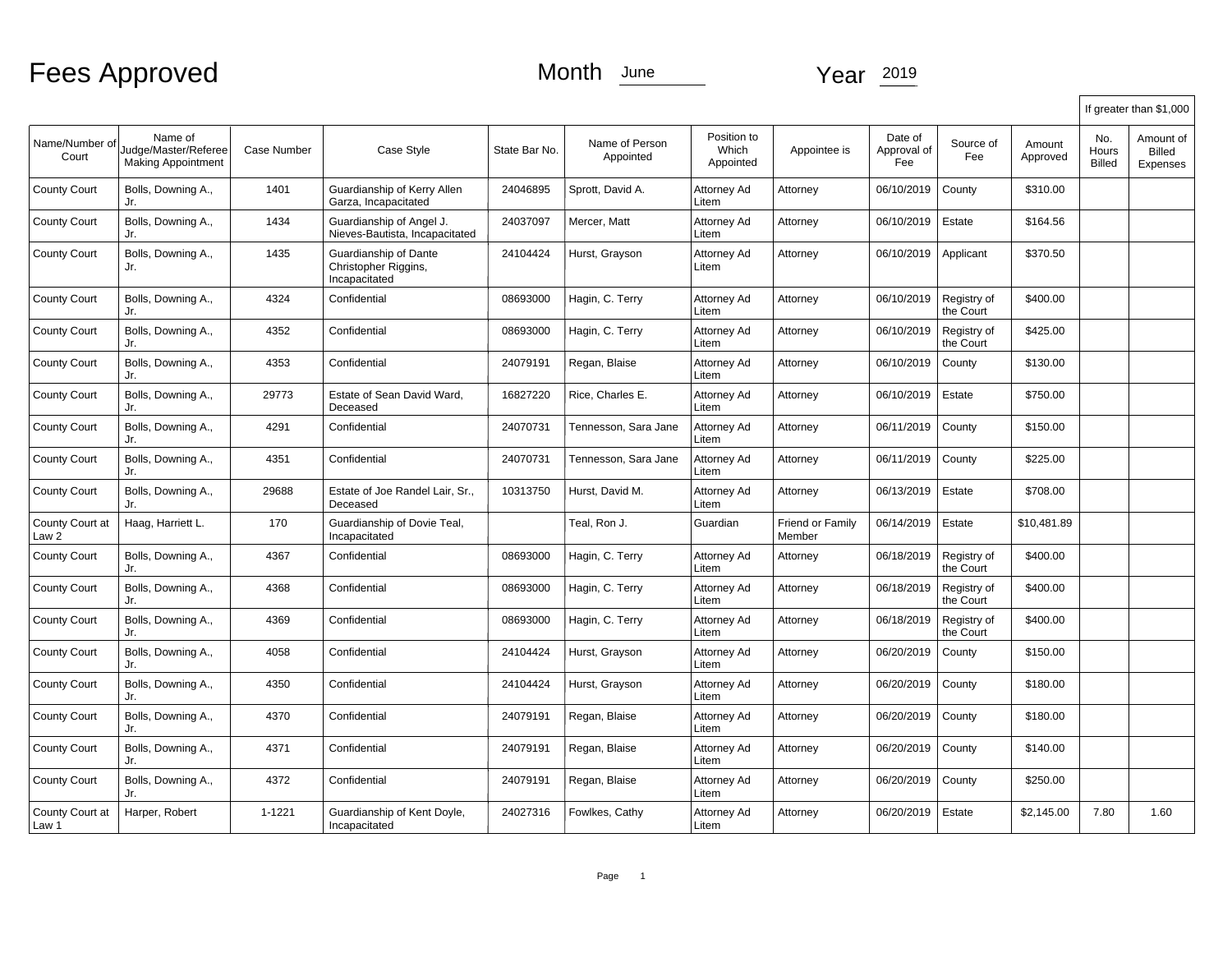Fees Approved Month June Year 2019

|                         |                                                              |                    |                                                         |               |                             |                                   |                            |                               |                          |                    |                               | If greater than \$1,000                |
|-------------------------|--------------------------------------------------------------|--------------------|---------------------------------------------------------|---------------|-----------------------------|-----------------------------------|----------------------------|-------------------------------|--------------------------|--------------------|-------------------------------|----------------------------------------|
| Name/Number of<br>Court | Name of<br>Judge/Master/Referee<br><b>Making Appointment</b> | <b>Case Number</b> | Case Style                                              | State Bar No. | Name of Person<br>Appointed | Position to<br>Which<br>Appointed | Appointee is               | Date of<br>Approval of<br>Fee | Source of<br>Fee         | Amount<br>Approved | No.<br>Hours<br><b>Billed</b> | Amount of<br><b>Billed</b><br>Expenses |
| <b>County Court</b>     | Bolls, Downing A.,<br>Jr.                                    | 890                | Guardianship of Willie Tusing,<br>Incapacitated         |               | Holladay, Connie            | Guardian                          | Friend or Family<br>Member | 06/21/2019                    | Estate                   | \$12,250.00        |                               |                                        |
| <b>County Court</b>     | Bolls, Downing A.,<br>Jr.                                    | 1357               | Guardianship of Antoine Latrov<br>Howard, Incapacitated | 24099777      | Feick. Danielle             | Attornev Ad<br>Litem              | Attorney                   | 06/24/2019                    | County                   | \$310.00           |                               |                                        |
| <b>County Court</b>     | Bolls, Downing A.,<br>Jr.                                    | 4369               | Confidential                                            | 08693000      | Hagin, C. Terry             | Attorney Ad<br>Litem              | Attorney                   | 06/24/2019                    | Registry of<br>the Court | \$225.00           |                               |                                        |
| <b>County Court</b>     | Bolls, Downing A.,<br>Jr.                                    | 4373               | Confidential                                            | 08693000      | Hagin, C. Terry             | Attorney Ad<br>Litem              | Attorney                   | 06/24/2019                    | Registry of<br>the Court | \$450.00           |                               |                                        |
| <b>County Court</b>     | Bolls, Downing A.,<br>Jr.                                    | 4374               | Confidential                                            | 08693000      | Hagin, C. Terry             | Attorney Ad<br>Litem              | Attorney                   | 06/24/2019                    | Registry of<br>the Court | \$425.00           |                               |                                        |
| <b>County Court</b>     | Bolls, Downing A.,<br>Jr.                                    | 4375               | Confidential                                            | 08693000      | Hagin, C. Terry             | Attorney Ad<br>Litem              | Attorney                   | 06/24/2019                    | Registry of<br>the Court | \$400.00           |                               |                                        |
| <b>County Court</b>     | Bolls, Downing A.,<br>Jr.                                    | 29819              | Estate of Joan Dorothy Weber<br>Lacroix. Deceased       | 24079191      | Regan, Blaise               | Attorney Ad<br>Litem              | Attorney                   | 06/24/2019                    | Applicant                | \$850.00           |                               |                                        |
| <b>County Court</b>     | Bolls, Downing A.,<br>Jr.                                    | 29866              | <b>Estate of Patricia</b><br>Foreman-Randell, Deceased  | 24113602      | Mancine, Chad               | Attorney Ad<br>Litem              | Attorney                   | 06/24/2019                    | Estate                   | \$1,200.00         | 6.85                          |                                        |
| <b>County Court</b>     | Bolls, Downing A.,<br>Jr.                                    | 3462               | Confidential                                            | 24091313      | Chapman, Stacey A.          | <b>Attorney Ad</b><br>Litem       | Attorney                   | 06/25/2019                    | County                   | \$50.00            |                               |                                        |
| <b>County Court</b>     | Bolls, Downing A.,<br>Jr.                                    | 4340               | Confidential                                            | 24091313      | Chapman, Stacey A.          | <b>Attorney Ad</b><br>l Litem     | Attorney                   | 06/25/2019                    | County                   | \$50.00            |                               |                                        |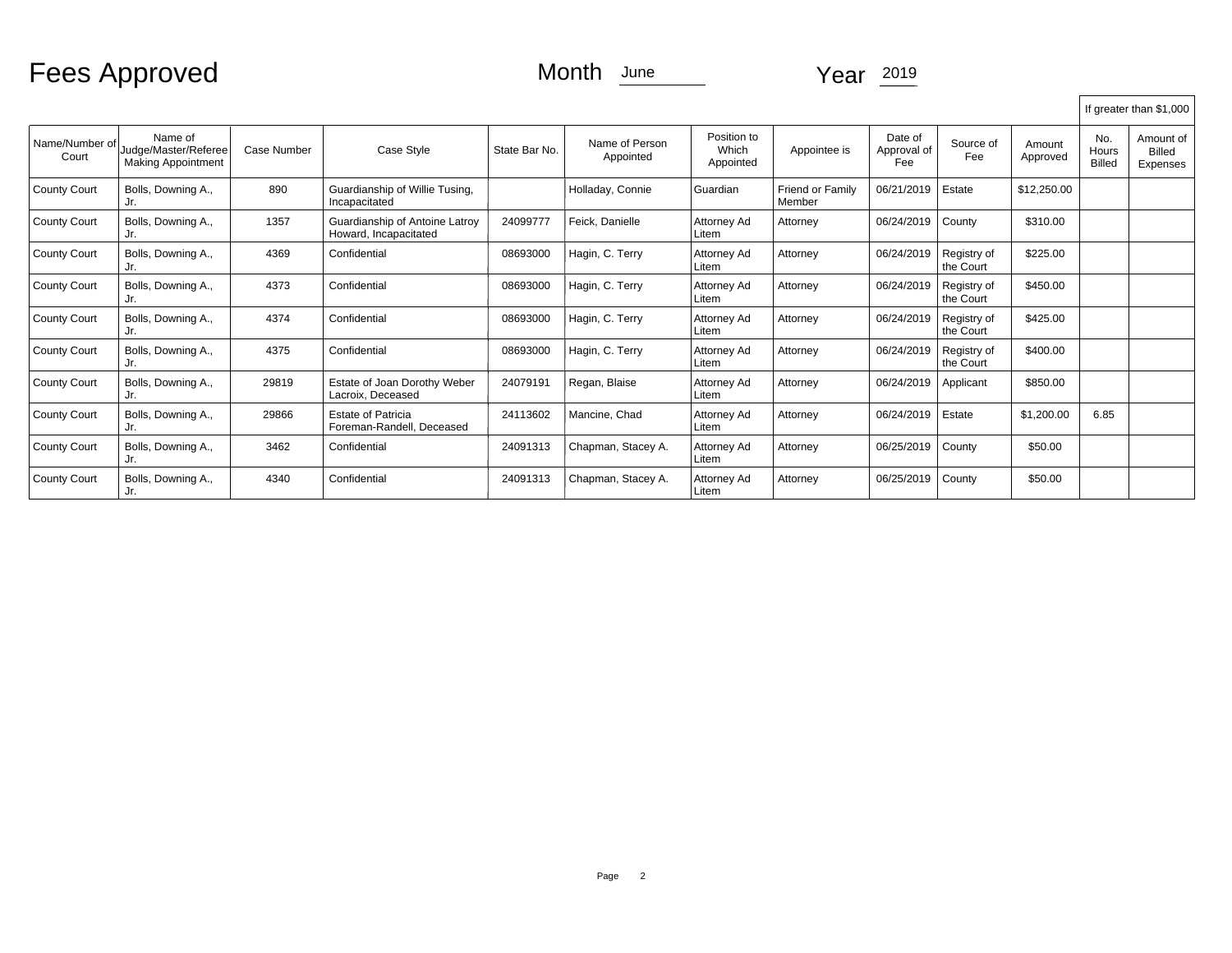# Appointments Approved Month June Year 2019

| Name/Number of<br>Court | Name of<br>Judge/Master/Referee<br><b>Making Appointment</b> | <b>Case Number</b> | Case Style                                  | State Bar No. | Name of Person<br>Appointed | Position to Which<br>Appointed | Appointee is | Date of<br>Appointment |
|-------------------------|--------------------------------------------------------------|--------------------|---------------------------------------------|---------------|-----------------------------|--------------------------------|--------------|------------------------|
| <b>County Court</b>     | Bolls, Downing A., Jr.                                       | 4353               | Confidential                                | 24079191      | Regan, Blaise               | Attorney Ad Litem              | Attorney     | 06/04/2019             |
| <b>County Court</b>     | Harper, Robert                                               | 3638               | Confidential                                | 24104424      | Hurst, Grayson              | Attorney Ad Litem              | Attorney     | 06/06/2019             |
| <b>County Court</b>     | Bolls, Downing A., Jr.                                       | 4037               | Confidential                                | 24104424      | Hurst, Grayson              | Attorney Ad Litem              | Attorney     | 06/06/2019             |
| <b>County Court</b>     | Bolls, Downing A., Jr.                                       | 3257               | Confidential                                | 24104424      | Hurst, Grayson              | Attorney Ad Litem              | Attorney     | 06/07/2019             |
| <b>County Court</b>     | Harper, Robert                                               | 4354               | Confidential                                | 24104424      | Hurst, Grayson              | Attorney Ad Litem              | Attorney     | 06/07/2019             |
| <b>County Court</b>     | Harper, Robert                                               | 4355               | Confidential                                | 24104424      | Hurst, Grayson              | Attorney Ad Litem              | Attorney     | 06/07/2019             |
| <b>County Court</b>     | Harper, Robert                                               | 4356               | Confidential                                | 24104424      | Hurst, Grayson              | Attorney Ad Litem              | Attorney     | 06/07/2019             |
| <b>County Court</b>     | Harper, Robert                                               | 4357               | Confidential                                | 24104424      | Hurst, Grayson              | Attorney Ad Litem              | Attorney     | 06/07/2019             |
| <b>County Court</b>     | Bolls, Downing A., Jr.                                       | 4062               | Confidential                                | 24104403      | Reyes, Chloe                | Attorney Ad Litem              | Attorney     | 06/10/2019             |
| <b>County Court</b>     | Bolls, Downing A., Jr.                                       | 4358               | Confidential                                | 24104403      | Reyes, Chloe                | Attorney Ad Litem              | Attorney     | 06/10/2019             |
| <b>County Court</b>     | Bolls, Downing A., Jr.                                       | 4359               | Confidential                                | 24104403      | Reyes, Chloe                | Attorney Ad Litem              | Attorney     | 06/10/2019             |
| <b>County Court</b>     | Bolls, Downing A., Jr.                                       | 4360               | Confidential                                | 24104403      | Reyes, Chloe                | Attorney Ad Litem              | Attorney     | 06/10/2019             |
| <b>County Court</b>     | Bolls, Downing A., Jr.                                       | 4361               | Confidential                                | 24104403      | Reyes, Chloe                | Attorney Ad Litem              | Attorney     | 06/10/2019             |
| <b>County Court</b>     | Bolls, Downing A., Jr.                                       | 4362               | Confidential                                | 24095211      | Wolfe, Danna                | Attorney Ad Litem              | Attorney     | 06/10/2019             |
| <b>County Court</b>     | Bolls, Downing A., Jr.                                       | 29882              | Estate of Clyde Leroy Reynolds,<br>Deceased | 24108908      | Pueschel, Dax               | Attorney Ad Litem              | Attorney     | 06/10/2019             |
| <b>County Court</b>     | Bolls, Downing A., Jr.                                       | 4363               | Confidential                                | 24095076      | Magee, Jordan               | Attorney Ad Litem              | Attorney     | 06/11/2019             |
| <b>County Court</b>     | Bolls, Downing A., Jr.                                       | 4297               | Confidential                                | 24095076      | Magee, Jordan               | Attorney Ad Litem              | Attorney     | 06/12/2019             |
| County Court            | Bolls, Downing A., Jr.                                       | 3526               | Confidential                                | 24095076      | Magee, Jordan               | Attorney Ad Litem              | Attorney     | 06/12/2019             |
| <b>County Court</b>     | Bolls, Downing A., Jr.                                       | 4364               | Confidential                                | 24095076      | Magee, Jordan               | Attorney Ad Litem              | Attorney     | 06/12/2019             |
| <b>County Court</b>     | Bolls, Downing A., Jr.                                       | 4365               | Confidential                                | 24095076      | Magee, Jordan               | Attorney Ad Litem              | Attorney     | 06/12/2019             |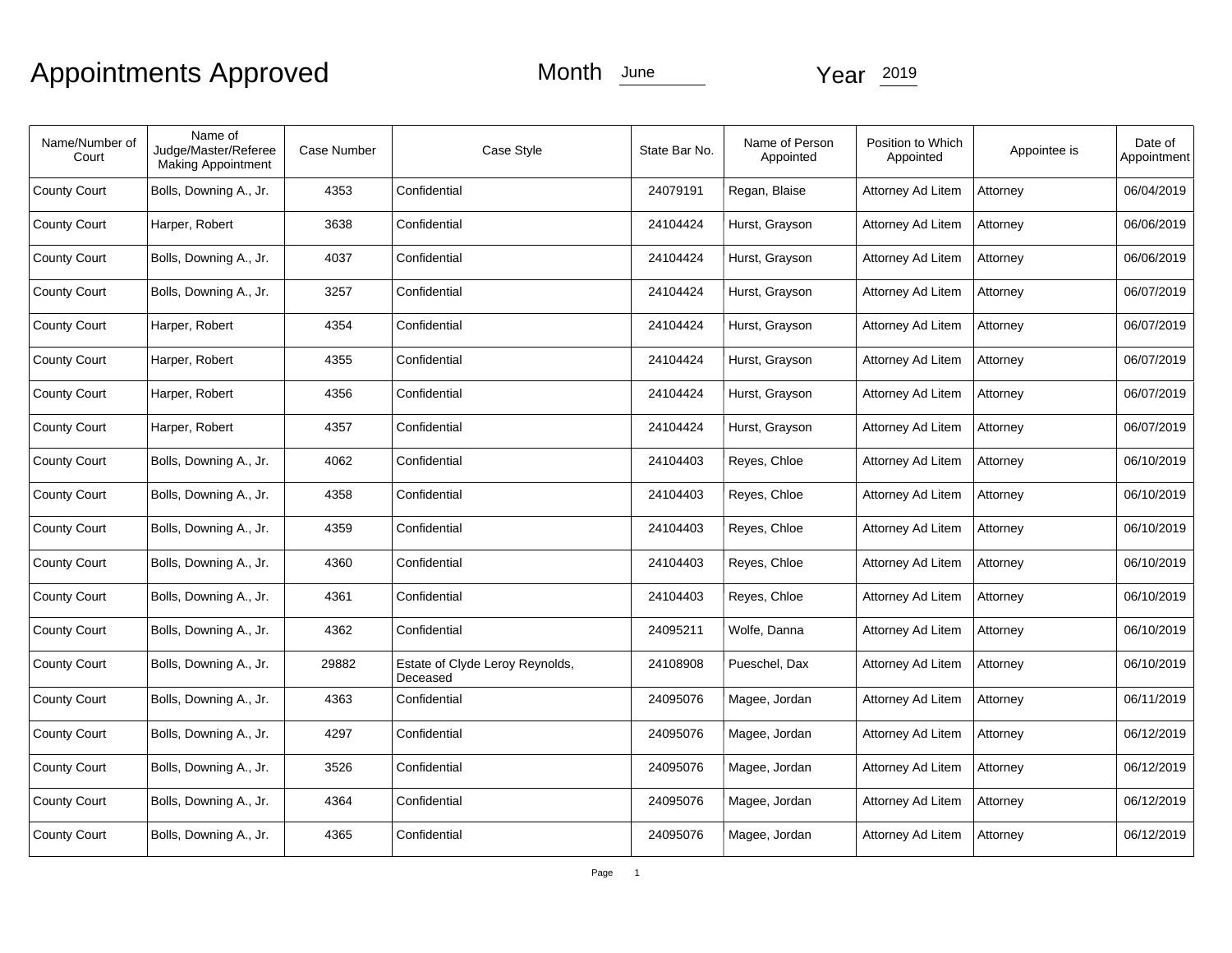# Appointments Approved Month June Year 2019

| Name/Number of<br>Court  | Name of<br>Judge/Master/Referee<br><b>Making Appointment</b> | Case Number | Case Style                                        | State Bar No. | Name of Person<br>Appointed | Position to Which<br>Appointed | Appointee is               | Date of<br>Appointment |
|--------------------------|--------------------------------------------------------------|-------------|---------------------------------------------------|---------------|-----------------------------|--------------------------------|----------------------------|------------------------|
| <b>County Court</b>      | Bolls, Downing A., Jr.                                       | 4366        | Confidential                                      | 24095076      | Magee, Jordan               | Attorney Ad Litem              | Attorney                   | 06/12/2019             |
| <b>County Court</b>      | Bolls, Downing A., Jr.                                       | 4367        | Confidential                                      | 08693000      | Hagin, C. Terry             | Attorney Ad Litem              | Attorney                   | 06/13/2019             |
| <b>County Court</b>      | Bolls, Downing A., Jr.                                       | 4368        | Confidential                                      | 08693000      | Hagin, C. Terry             | Attorney Ad Litem              | Attorney                   | 06/14/2019             |
| <b>County Court</b>      | Bolls, Downing A., Jr.                                       | 4369        | Confidential                                      | 08693000      | Hagin, C. Terry             | Attorney Ad Litem              | Attorney                   | 06/14/2019             |
| <b>County Court</b>      | Bolls, Downing A., Jr.                                       | 4370        | Confidential                                      | 24079191      | Regan, Blaise               | Attorney Ad Litem              | Attorney                   | 06/17/2019             |
| <b>County Court</b>      | Bolls, Downing A., Jr.                                       | 4371        | Confidential                                      | 24079191      | Regan, Blaise               | Attorney Ad Litem              | Attorney                   | 06/17/2019             |
| <b>County Court</b>      | Bolls, Downing A., Jr.                                       | 4372        | Confidential                                      | 24079191      | Regan, Blaise               | Attorney Ad Litem              | Attorney                   | 06/17/2019             |
| County Court at<br>Law 1 | Harper, Robert                                               | 1-1221      | Guardianship of Kent Doyle,<br>Incapacitated      |               | Lewis, Celia                | Guardian                       | Friend or Family<br>Member | 06/18/2019             |
| <b>County Court</b>      | Bolls, Downing A., Jr.                                       | 4373        | Confidential                                      | 08693000      | Hagin, C. Terry             | Attorney Ad Litem              | Attorney                   | 06/20/2019             |
| <b>County Court</b>      | Bolls, Downing A., Jr.                                       | 4374        | Confidential                                      | 08693000      | Hagin, C. Terry             | Attorney Ad Litem              | Attorney                   | 06/20/2019             |
| <b>County Court</b>      | Bolls, Downing A., Jr.                                       | 1433        | Guardianship of Victoria Renner,<br>Incapacitated |               | Harty, Sherry               | Guardian                       | Friend or Family<br>Member | 06/21/2019             |
| <b>County Court</b>      | Bolls, Downing A., Jr.                                       | 4375        | Confidential                                      | 08693000      | Hagin, C. Terry             | Attorney Ad Litem              | Attorney                   | 06/21/2019             |
| <b>County Court</b>      | Bolls, Downing A., Jr.                                       | 2762        | Confidential                                      | 24095076      | Magee, Jordan               | Attorney Ad Litem              | Attorney                   | 06/24/2019             |
| <b>County Court</b>      | Bolls, Downing A., Jr.                                       | 4318        | Confidential                                      | 24095076      | Magee, Jordan               | Attorney Ad Litem              | Attorney                   | 06/24/2019             |
| <b>County Court</b>      | Bolls, Downing A., Jr.                                       | 4376        | Confidential                                      | 24095076      | Magee, Jordan               | Attorney Ad Litem              | Attorney                   | 06/24/2019             |
| <b>County Court</b>      | Bolls, Downing A., Jr.                                       | 4377        | Confidential                                      | 24095076      | Magee, Jordan               | Attorney Ad Litem              | Attorney                   | 06/24/2019             |
| <b>County Court</b>      | Bolls, Downing A., Jr.                                       | 4378        | Confidential                                      | 24095076      | Magee, Jordan               | Attorney Ad Litem              | Attorney                   | 06/24/2019             |
| <b>County Court</b>      | Bolls, Downing A., Jr.                                       | 4379        | Confidential                                      | 24095076      | Magee, Jordan               | Attorney Ad Litem              | Attorney                   | 06/24/2019             |
| <b>County Court</b>      | Bolls, Downing A., Jr.                                       | 29861       | Estate of Luke Douglas Petty, Deceased            | 24104403      | Reyes, Chloe                | Attorney Ad Litem              | Attorney                   | 06/24/2019             |